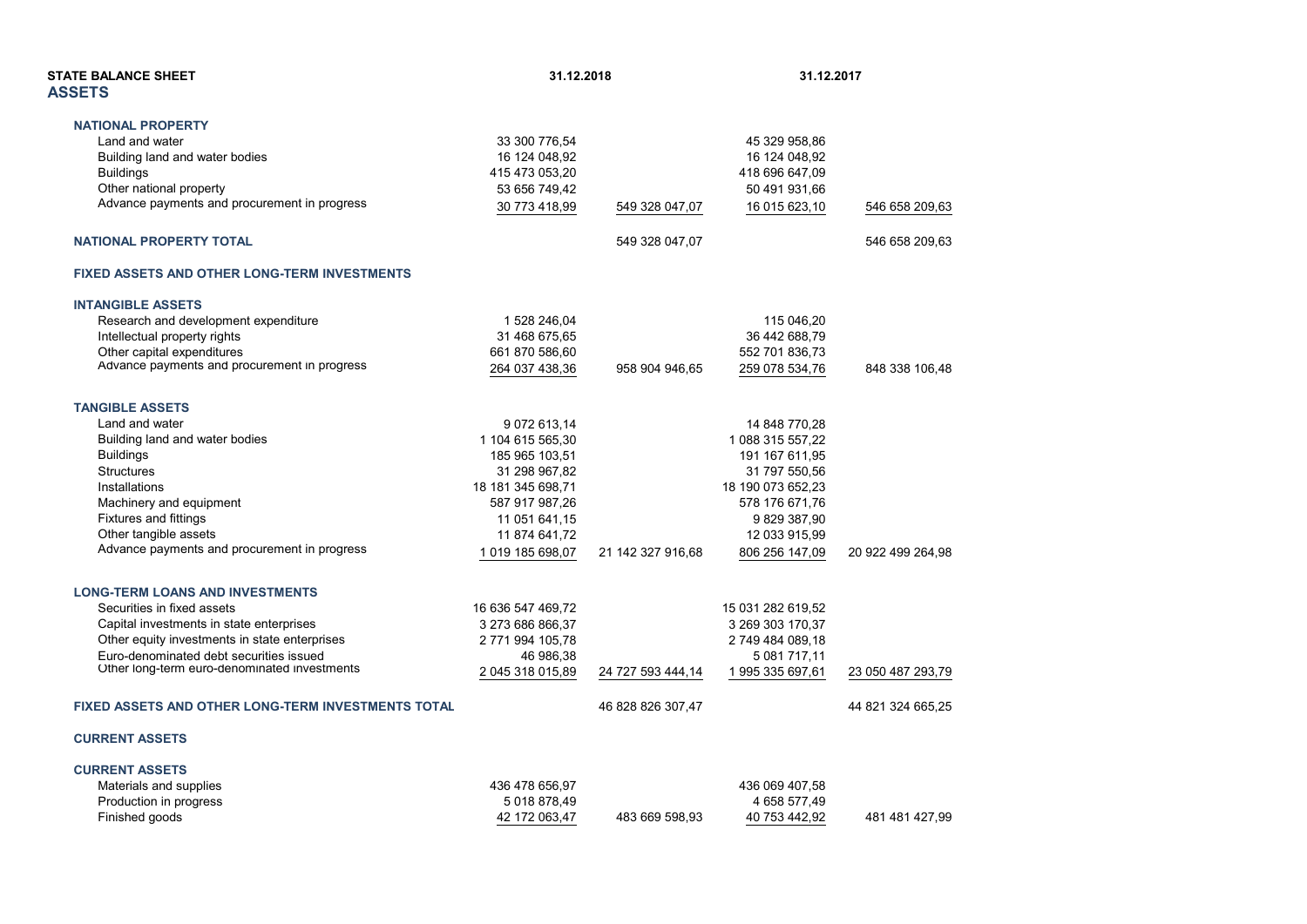| <b>LONG-TERM RECEIVABLES</b>                              |                  |                   |                  |                   |
|-----------------------------------------------------------|------------------|-------------------|------------------|-------------------|
| Long-term receivables                                     |                  | 3 631 007 167,12  |                  | 5 728 038 041,89  |
| <b>SHORT-TERM RECEIVABLES</b>                             |                  |                   |                  |                   |
| Sales receivable                                          | 123 033 323,60   |                   | 121 140 713,93   |                   |
| Euro-denominated loans receivable                         | 200 621 927,98   |                   | 120 377 450,18   |                   |
| Non-euro-denominated loans receivable                     | 137 750,31       |                   | 222 269 405,39   |                   |
| Accrued income                                            | 101 704 437,67   |                   | 144 398 701,94   |                   |
| Other short-term receivables                              | 698 470 882,15   |                   | 373 091 303,24   |                   |
| Advance payments                                          | 788 774 853,61   | 1 912 743 175,32  | 691 406 101,79   | 1 672 683 676,47  |
| <b>MARKETABLE SECURITIES AND OTHER SHORT-TERM INVESTI</b> |                  |                   |                  |                   |
| Marketable securities                                     | 9886211,58       |                   | 0,00             |                   |
| Other euro-denominated investments                        | 0,00             | 9 886 211,58      | 350 000 000,00   | 350 000 000,00    |
|                                                           |                  |                   |                  |                   |
| CASH IN HAND AND AT BANK AND OTHER FINANCIAL ASSETS       |                  |                   |                  |                   |
| Cash accounts                                             | 1712 636,46      |                   | 1651860,96       |                   |
| Income and expense accounts                               | $-182309,14$     |                   | 1 033 562,21     |                   |
| Other bank accounts                                       | 2 173 886 777,23 |                   | 2 693 058 719,66 |                   |
| Other financial assets                                    | 205 280 156,59   | 2 380 697 261,14  | 137 237 362,90   | 2 832 981 505,73  |
| <b>CURRENT ASSETS TOTAL</b>                               |                  | 8 418 003 414,09  |                  | 11 065 184 652,08 |
| <b>ASSETS TOTAL</b>                                       |                  | 55 796 157 768,63 |                  | 56 433 167 526,96 |

## **LIABILITIES**

## **EQUITY**

| -30 048 198 401.46 |                    | -30 048 198 401,46 |                    |
|--------------------|--------------------|--------------------|--------------------|
| -31 982 352 292.28 |                    | -28 943 545 066.43 |                    |
| 847 916 648,54     | -61 182 634 045,20 | -3 038 807 225,85  | -62 030 550 693,74 |
|                    |                    |                    |                    |
|                    |                    |                    |                    |
|                    |                    |                    | 9 052 369,88       |
|                    |                    |                    |                    |
|                    |                    |                    |                    |
|                    |                    |                    | 26 699.00          |
|                    |                    |                    |                    |
|                    |                    |                    |                    |
|                    |                    |                    |                    |
| 91 932 542 789,08  |                    | 91 344 636 771,21  |                    |
| 566 986,88         |                    | 823 187 943,66     |                    |
| 126 719 145.18     |                    | 105 048 704.81     |                    |
|                    |                    | 7 208 711,60       |                    |